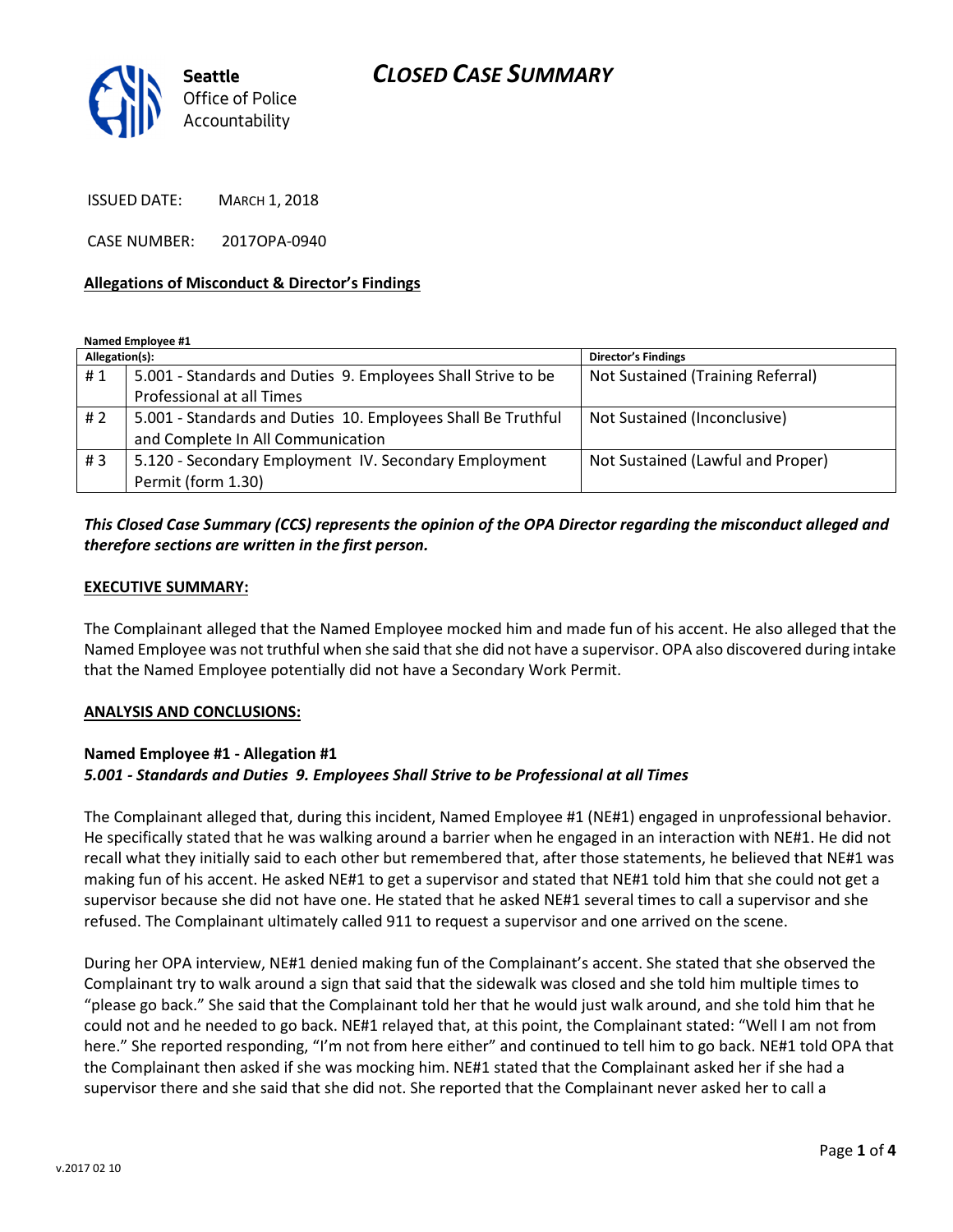

# CLOSE CASE SUMMARY

OPA CASE NUMBER: 2017OPA-0940

supervisor. NE#1 recalled that the Complainant told her that he was going to call 911 and she responded that it was his right to do so. She stated that their interaction ended at that point.

OPA also interviewed the foreman from the construction company. He stated that NE#1 was tasked with keeping individuals out of an intersection and several of those individuals ignored NE#1. This witness said that he did not witness the interaction between NE#1 and the man, but that he did recall a Department supervisor come out to the scene. The witness stated that he spoke to the supervisor and indicated that he had not observed NE#1 engage in any unprofessional conduct.

OPA reviewed the 911 recording of the Complainant calling to request a supervisor. On the recording, the Complainant reported to the dispatcher that NE#1 told him that she did not have a supervisor. On the recording, NE#1 could also be heard telling the Complainant that she was trying to respect him.

OPA further reviewed the In-Car Video of the Department supervisor that responded to the scene. The supervisor spoke with the Complainant. The Complainant told the supervisor that he was walking on the road when NE#1 told him that he could not do so. The Complainant reported telling NE#1 that he was not from around here (meaning Seattle) and where he was from he could walk in the road. The Complainant told the supervisor that NE#1 then repeated what he said in a voice that he believed was mocking his accent. The Complainant stated to the supervisor that he asked NE#1 to get a supervisor and she said that she could not. The supervisor also spoke with NE#1 who told a different story. She stated that the Complainant was jay-walking. She reported that when the Complainant told her that he was not from around there, she responded, "I'm not from here as well." She stated that the Complainant continued repeating himself and accused her of mocking him, but that she reported that she had not mocked him. NE#1 stated that she then went back to working in the intersection. Later in her interaction with the supervisor, NE#1 told him that, when the Complainant asked her to call a supervisor, she replied: "I don't have a supervisor I can call for you sir."

SPD Policy 5.001-POL-9 instructs that SPD employees shall strive to be professional at all times. It further states the following: "Regardless of duty status, employees may not engage in behavior that undermines public trust in the Department, the officer, or other officers." Officers "will avoid unnecessary escalation of events even if those events do not end in reportable uses of force."

The Complainant alleged that NE#1 was unprofessional and NE#1 denied those allegations. There is no video of their initial interaction and thus no evidence to conclusively prove whether or not NE#1 was mocking the Complainant. While I note that NE#1 admitted that the Complainant stated that he was not from around Seattle and she responded that she was not either, she claimed that she was not mocking the Complainant. While I cannot see any purpose in NE#1's response to the Complainant except to negatively impact their interaction, I cannot conclusively establish that she was mocking him.

I further note that NE#1 admitted that she told the Complainant that she did not have a supervisor that she could call for him. On its face, that appeared to have been a deliberate falsehood – NE#1 had a number of Department supervisors that she could have notified. As explained below, NE#1 told OPA that, when she said that, she thought the Complainant was asking for a supervisor from the construction site, which she did not have. Even if I found this explanation to be borderline absurd, which I do in this case, I cannot disprove it.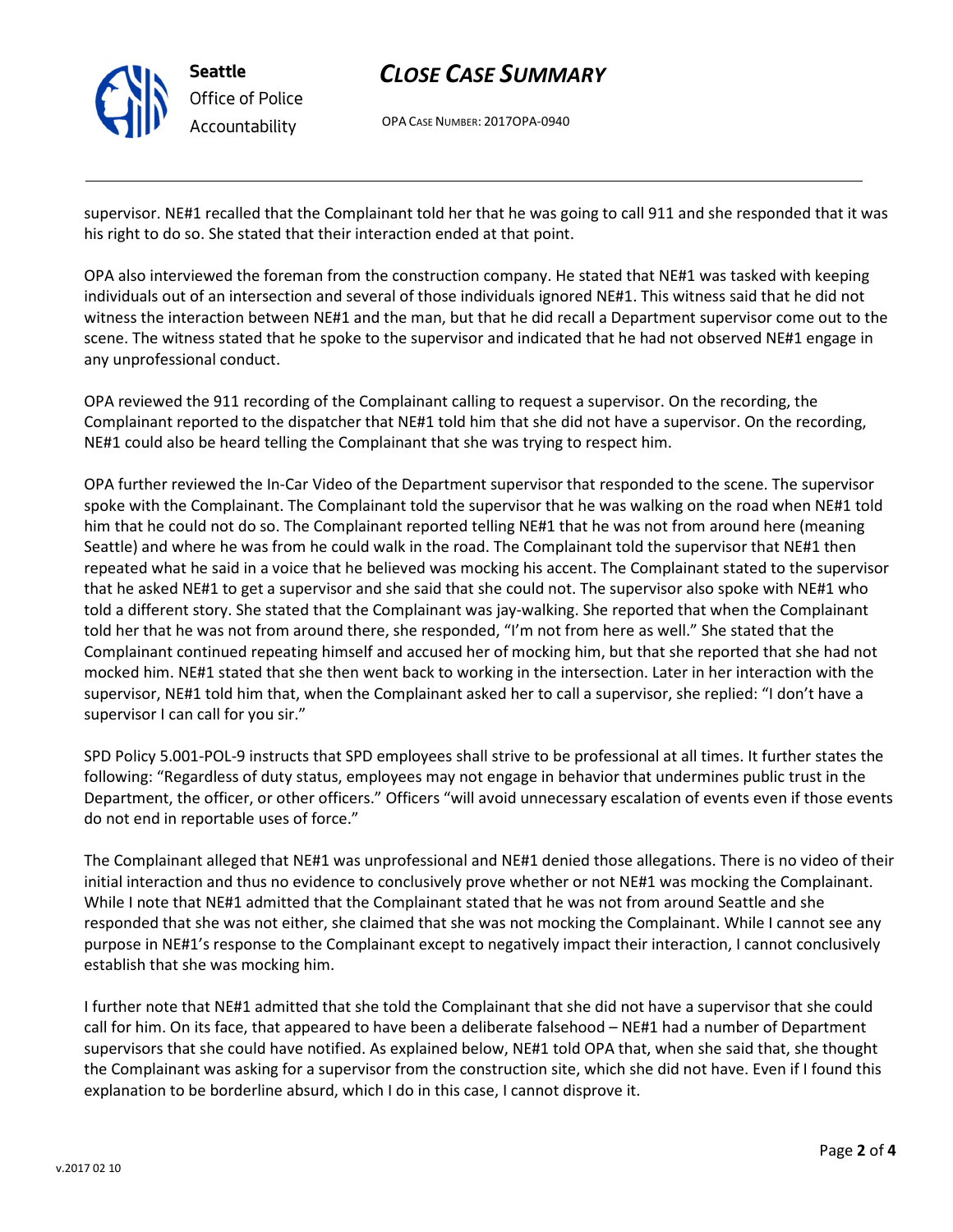# CLOSE CASE SUMMARY

OPA CASE NUMBER: 2017OPA-0940

Regardless, NE#1 should have intimated from the Complainant's statements that he wanted her to summon a Department supervisor to the scene. Frankly, any reasonable officer would have interpreted those statements as such. At her OPA interview, NE#1 acknowledged that she should have just called a supervisor. I agree and I cannot fathom any rational reason why she did not do so at that time.

This is not the first time that NE#1 has been before OPA on allegations of unprofessionalism. There have been repeated allegations against her in this regard, many of them sustained. The record in this case is littered with NE#1's excuses, many of them teetering on implausibility. This is particularly the case given that she has been in this exact situation on so many other occasions, where she has made similar unnecessary and gratuitous comments to individuals that were deemed unprofessional.

NE#1 has conveyed to OPA that she is attempting to correct her conduct. I hope that this is the case; however, I am skeptical given that I keep seeing her before me as a Named Employee. In this specific case, there is insufficient evidence that she made mocking statements towards the Complainant. That being said, I could find the refusal to call a supervisor, in and of itself, to have been unprofessional conduct; however, here, I will give the NE#1 the benefit of the doubt that she was confused as to what the Complainant was asking for and credit her acknowledgment that she made a mistake by not calling a supervisor. For these reasons, I recommend that this allegation be Not Sustained – Training Referral rather than Sustained.

• Training Referral: NE#1 should receive additional training concerning the elements of the Department's professionalism policy and how the Department expects that she will treat those individuals that she interacts with. She should be further instructed that when an individual asks her whether she has a supervisor, she should say that she does and call the supervisor herself. She should not require that individual to call 911 to summon a supervisor to the scene. Lastly, given NE#1's repeated difficultly maintaining herself professionally, her chain of command should strongly consider placing a temporary restriction on her working off-duty until she demonstrates that she can consistently conduct herself consistent with the very reasonable expectations of both the Department and the public.

### Recommended Finding: Not Sustained (Training Referral)

### Named Employee #1 - Allegation #2

### 5.001 - Standards and Duties 10. Employees Shall Be Truthful and Complete In All Communication

Here, the Complainant alleged that when he asked NE#1 to get a supervisor, she refused and repeatedly told him that she did not have a supervisor. He alleged that when she said this she was lying because she knew she had engaged in misconduct and did not want a supervisor to come to the scene. The Complainant reiterated these allegations when he was interviewed by OPA.

At her OPA interview, NE#1 stated that the Complainant asked her if she had a supervisor at the scene. NE#1 explained that she construed the Complainant to be asking whether she had a supervisor who worked for the construction company, not a Department supervisor. NE#1 claimed to OPA that the Complainant did not ask her to call for a supervisor.



Seattle Office of Police Accountability